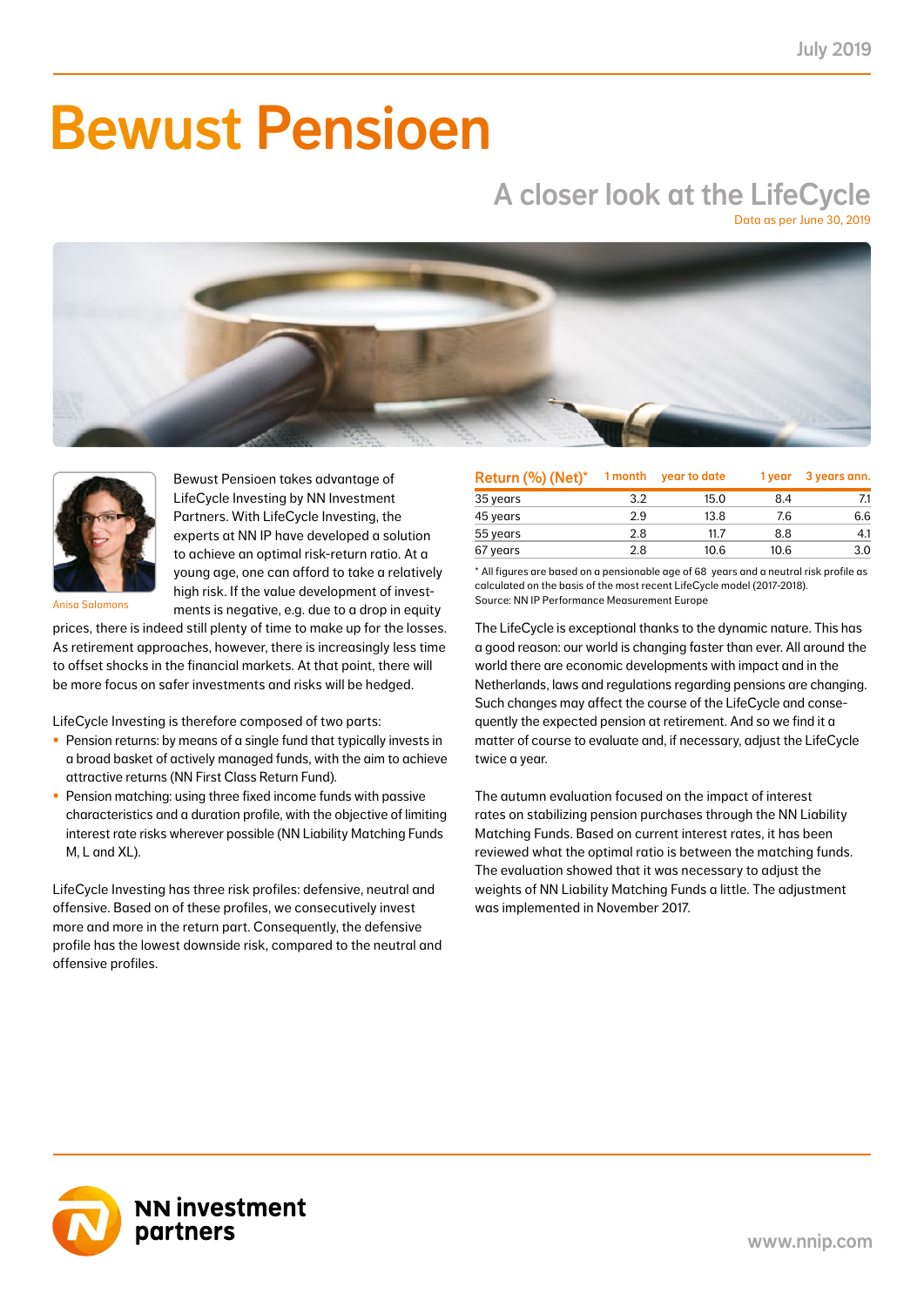### Bewust Pensioen (Defensive risk profile) and the contract of the Data as per June 30, 2019

| 35 years old                      | l month | 1 month                    | Year to date  | Year to date        | 1 year | l year | 3 years | 3 years | 3 years | 3 years                                                                             |         |
|-----------------------------------|---------|----------------------------|---------------|---------------------|--------|--------|---------|---------|---------|-------------------------------------------------------------------------------------|---------|
| Net Return %                      |         | <b>Return Contribution</b> | <b>Return</b> | <b>Contribution</b> |        |        |         |         |         | Return Contribution Return (ann) Contribution (ann) Return (cum) Contribution (cum) | Weight* |
| <b>Pension Returns</b>            |         |                            |               |                     |        |        |         |         |         |                                                                                     |         |
| NN First Class Return Fund II - N | 3.04    | 2.43                       | 15.00         | 11.95               | 7.37   | 6.11   | 7.68    | 6.13    | 24.85   | 19.62                                                                               | 80.0    |
| <b>Pension Matching</b>           |         |                            |               |                     |        |        |         |         |         |                                                                                     |         |
| NN Liability Matching Fund M      | 0.60    | 0.06                       | 2.07          | 0.23                | 2.65   | 0.28   | 0.62    | 0.07    | 1.87    | 0.22                                                                                | 11.0    |
| NN Liability Matching Fund L      | 4.24    | 0.00                       | 16.35         | 0.00                | 19.37  | 0.00   | 2.67    | 0.00    | 8.21    | 0.00                                                                                | 0.0     |
| NN Liability Matching Fund XL     | 9.21    | 0.86                       | 32.08         | 2.89                | 36.90  | 3.05   | 2.23    | 0.32    | 6.84    | 1.01                                                                                | 9.0     |
| <b>TOTAL</b>                      |         | 3.35                       |               | 15.07               |        | 9.44   |         | 6.52    |         | 20.86                                                                               | 100%    |

| 45 years old<br>Net Return %      | 1 month | 1 month<br><b>Return Contribution</b> | Year to date<br>Return | Year to date<br><b>Contribution</b> | 1 year | l vear | 3 years | 3 years | 3 years | 3 years<br>Return Contribution Return (ann) Contribution (ann) Return (cum) Contribution (cum) | Weight* |
|-----------------------------------|---------|---------------------------------------|------------------------|-------------------------------------|--------|--------|---------|---------|---------|------------------------------------------------------------------------------------------------|---------|
| <b>Pension Returns</b>            |         |                                       |                        |                                     |        |        |         |         |         |                                                                                                |         |
| NN First Class Return Fund II - N | 3.04    | 2.28                                  | 15.00                  | 11.11                               | 7.37   | 5.68   | 7.68    | 5.46    | 24.85   | 17.35                                                                                          | 75.0    |
| <b>Pension Matching</b>           |         |                                       |                        |                                     |        |        |         |         |         |                                                                                                |         |
| NN Liability Matching Fund M      | 0.60    | 0.11                                  | 2.07                   | 0.40                                | 2.65   | 0.48   | 0.62    | 0.09    | 1.87    | 0.28                                                                                           | 19.0    |
| NN Liability Matching Fund L      | 4.24    | 0.00                                  | 16.35                  | 0.00                                | 19.37  | 0.00   | 2.67    | 0.00    | 8.21    | 0.00                                                                                           | 0.0     |
| NN Liability Matching Fund XL     | 9.21    | 0.61                                  | 32.08                  | 2.05                                | 36.90  | 2.16   | 2.23    | 0.31    | 6.84    | 0.99                                                                                           | 6.0     |
| <b>TOTAL</b>                      |         | 3.00                                  |                        | 13.55                               |        | 8.32   |         | 5.86    |         | 18.62                                                                                          | 100%    |

| 55 years old<br>Net Return %      | l month | 1 month<br><b>Return Contribution</b> | Year to date<br><b>Return</b> | Year to date<br><b>Contribution</b> | 1 year | l vear | 3 years | 3 years | 3 years | 3 years<br>Return Contribution Return (ann) Contribution (ann) Return (cum) Contribution (cum) | Weight* |
|-----------------------------------|---------|---------------------------------------|-------------------------------|-------------------------------------|--------|--------|---------|---------|---------|------------------------------------------------------------------------------------------------|---------|
| <b>Pension Returns</b>            |         |                                       |                               |                                     |        |        |         |         |         |                                                                                                |         |
| NN First Class Return Fund II - N | 3.04    | 1.25                                  | 15.00                         | 5.96                                | 7.37   | 3.13   | 7.68    | 2.84    | 24.85   | 8.82                                                                                           | 41.0    |
| <b>Pension Matching</b>           |         |                                       |                               |                                     |        |        |         |         |         |                                                                                                |         |
| NN Liability Matching Fund M      | 0.60    | 0.23                                  | 2.07                          | 0.83                                | 2.65   | 1.05   | 0.62    | 0.23    | 1.87    | 0.73                                                                                           | 39.0    |
| NN Liability Matching Fund L      | 4.24    | 0.42                                  | 16.35                         | 1.63                                | 19.37  | 1.86   | 2.67    | 0.16    | 8.21    | 0.49                                                                                           | 10.0    |
| NN Liability Matching Fund XL     | 9.21    | 0.99                                  | 32.08                         | 3.18                                | 36.90  | 3.49   | 2.23    | 0.35    | 6.84    | 1.08                                                                                           | 10.0    |
| <b>TOTAL</b>                      |         | 2.89                                  |                               | 11.59                               |        | 9.52   |         | 3.58    |         | 11.12                                                                                          | 100%    |

| 67 years old<br>Net Return %      | I month | 1 month<br><b>Return Contribution</b> | <b>Year to date</b><br>Return | Year to date<br>Contribution | 1 year | 1 year | 3 years | 3 years | 3 years | 3 years<br>Return Contribution Return (ann) Contribution (ann) Return (cum) Contribution (cum) | Weight* |
|-----------------------------------|---------|---------------------------------------|-------------------------------|------------------------------|--------|--------|---------|---------|---------|------------------------------------------------------------------------------------------------|---------|
| <b>Pension Returns</b>            |         |                                       |                               |                              |        |        |         |         |         |                                                                                                |         |
| NN First Class Return Fund II - N | 3.04    | 0.61                                  | 15.00                         | 2.87                         | 7.37   | 1.51   | 7.68    | 1.50    | 24.85   | 4.63                                                                                           | 20.0    |
| <b>Pension Matching</b>           |         |                                       |                               |                              |        |        |         |         |         |                                                                                                |         |
| NN Liability Matching Fund M      | 0.60    | 0.20                                  | 2.07                          | 0.79                         | 2.65   | 1.02   | 0.62    | 0.24    | 1.87    | 0.73                                                                                           | 39.0    |
| NN Liability Matching Fund L      | 4.24    | 1.98                                  | 16.35                         | 6.93                         | 19.37  | 8.02   | 2.67    | 1.23    | 8.21    | 3.80                                                                                           | 41.0    |
| NN Liability Matching Fund XL     | 9.21    | 0.00                                  | 32.08                         | 0.00                         | 36.90  | 0.00   | 2.23    | 0.00    | 6.84    | 0.00                                                                                           | 0.0     |
| <b>TOTAL</b>                      |         | 2.79                                  |                               | 10.59                        |        | 10.56  |         | 2.96    |         | 9.15                                                                                           | 100%    |

\* Over the years. the fund's weightings in the LifeCycle may change. The figures shown in the column 'weighting' are based on the most recent weighting of the LifeCycle. This means that the returns shown in the columns cannot exactly be derived from this report.

The contribution is the contribution to the total net return based on the current weights in the LifeCycle model (2017-2018) Source: NN IP Performance Measurement Europe

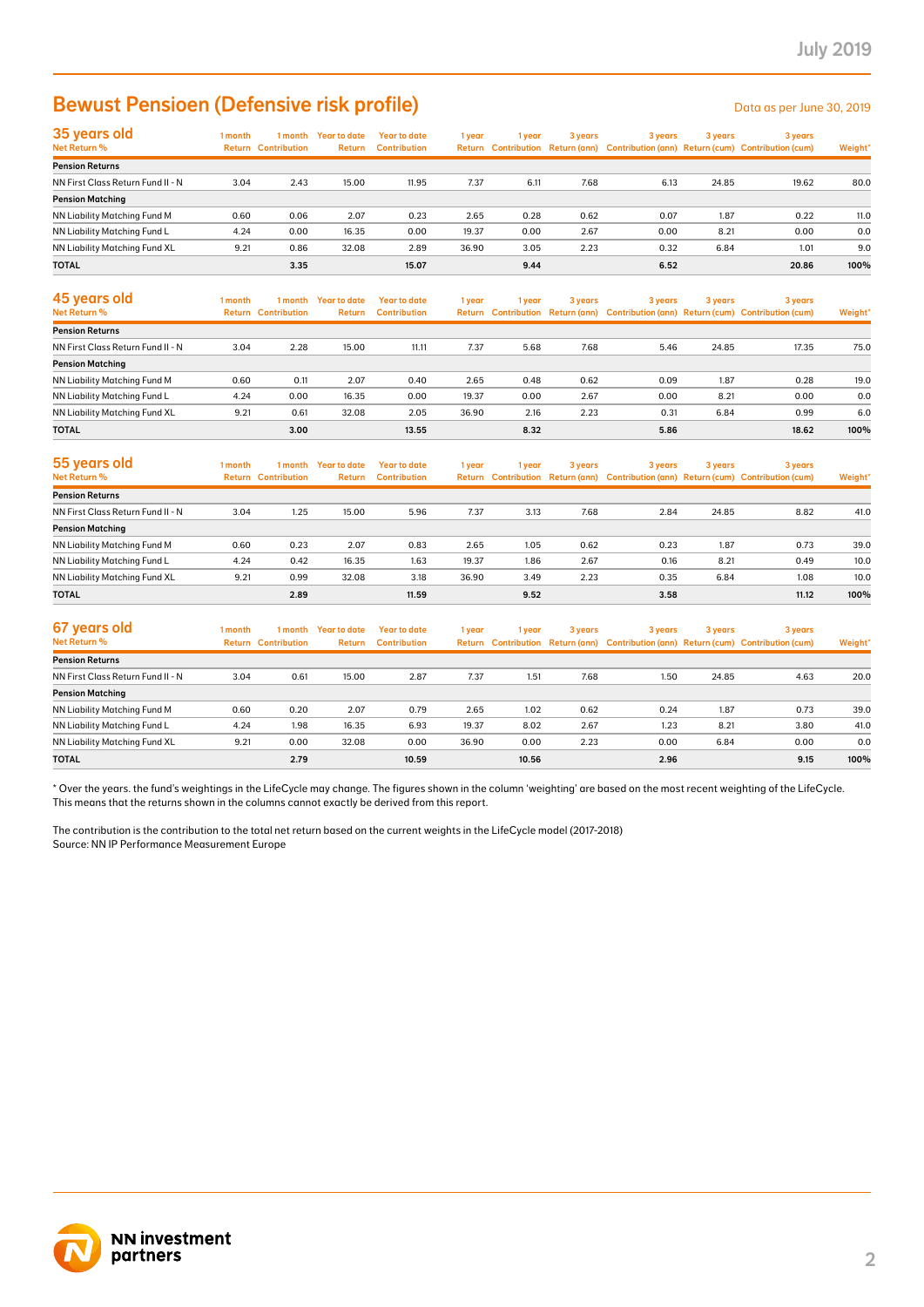### Bewust Pensioen (Neutral risk profile) Data as per June 30, 2019

| 35 years old                         | l month | 1 month                    | Year to date | <b>Year to date</b> | 1 year | l year | 3 years | 3 years | 3 years | 3 years                                                                             |         |
|--------------------------------------|---------|----------------------------|--------------|---------------------|--------|--------|---------|---------|---------|-------------------------------------------------------------------------------------|---------|
| Net Return %                         |         | <b>Return Contribution</b> | Return       | <b>Contribution</b> |        |        |         |         |         | Return Contribution Return (ann) Contribution (ann) Return (cum) Contribution (cum) | Weight* |
| <b>Pension Returns</b>               |         |                            |              |                     |        |        |         |         |         |                                                                                     |         |
| NN First Class Return Fund II - N    | 3.04    | 2.74                       | 15.00        | 13.48               | 7.37   | 6.78   | 7.68    | 6.91    | 24.85   | 22.23                                                                               | 90.0    |
| <b>Pension Matching</b>              |         |                            |              |                     |        |        |         |         |         |                                                                                     |         |
| NN Liability Matching Fund M         | 0.60    | 0.03                       | 2.07         | 0.12                | 2.65   | 0.14   | 0.62    | 0.03    | 1.87    | 0.11                                                                                | 5.5     |
| NN Liability Matching Fund L         | 4.24    | 0.00                       | 16.35        | 0.00                | 19.37  | 0.00   | 2.67    | 0.00    | 8.21    | 0.00                                                                                | 0.0     |
| <b>NN Liability Matching Fund XL</b> | 9.21    | 0.43                       | 32.08        | 1.45                | 36.90  | 1.49   | 2.23    | 0.16    | 6.84    | 0.51                                                                                | 4.5     |
| <b>TOTAL</b>                         |         | 3.20                       |              | 15.04               |        | 8.41   |         | 7.10    |         | 22.85                                                                               | 100%    |

| 45 years old<br>Net Return %      | I month | 1 month<br><b>Return Contribution</b> | Year to date<br>Return | Year to date<br><b>Contribution</b> | 1 year | l vear | 3 years | 3 years | 3 years | 3 years<br>Return Contribution Return (ann) Contribution (ann) Return (cum) Contribution (cum) | Weight* |
|-----------------------------------|---------|---------------------------------------|------------------------|-------------------------------------|--------|--------|---------|---------|---------|------------------------------------------------------------------------------------------------|---------|
| <b>Pension Returns</b>            |         |                                       |                        |                                     |        |        |         |         |         |                                                                                                |         |
| NN First Class Return Fund II - N | 3.04    | 2.59                                  | 15.00                  | 12.67                               | 7.37   | 6.38   | 7.68    | 6.40    | 24.85   | 20.48                                                                                          | 85.0    |
| <b>Pension Matching</b>           |         |                                       |                        |                                     |        |        |         |         |         |                                                                                                |         |
| NN Liability Matching Fund M      | 0.60    | 0.07                                  | 2.07                   | 0.25                                | 2.65   | 0.30   | 0.62    | 0.06    | 1.87    | 0.20                                                                                           | 12.0    |
| NN Liability Matching Fund L      | 4.24    | 0.00                                  | 16.35                  | 0.00                                | 19.37  | 0.00   | 2.67    | 0.00    | 8.21    | 0.00                                                                                           | 0.0     |
| NN Liability Matching Fund XL     | 9.21    | 0.28                                  | 32.08                  | 0.92                                | 36.90  | 0.95   | 2.23    | 0.13    | 6.84    | 0.42                                                                                           | 3.0     |
| <b>TOTAL</b>                      |         | 2.94                                  |                        | 13.85                               |        | 7.64   |         | 6.59    |         | 21.10                                                                                          | 100%    |

| 55 years old<br>Net Return %      | 1 month<br>Return | 1 month<br><b>Contribution</b> | Year to date<br>Return | Year to date<br><b>Contribution</b> | 1 year | 1 year | 3 years | 3 years | 3 years | 3 years<br>Return Contribution Return (ann) Contribution (ann) Return (cum) Contribution (cum) | Weight* |
|-----------------------------------|-------------------|--------------------------------|------------------------|-------------------------------------|--------|--------|---------|---------|---------|------------------------------------------------------------------------------------------------|---------|
| <b>Pension Returns</b>            |                   |                                |                        |                                     |        |        |         |         |         |                                                                                                |         |
| NN First Class Return Fund II - N | 3.04              | 1.51                           | 15.00                  | 7.24                                | 7.37   | 3.78   | 7.68    | 3.54    | 24.85   | 11.07                                                                                          | 50.0    |
| <b>Pension Matching</b>           |                   |                                |                        |                                     |        |        |         |         |         |                                                                                                |         |
| NN Liability Matching Fund M      | 0.60              | 0.21                           | 2.07                   | 0.74                                | 2.65   | 0.92   | 0.62    | 0.22    | 1.87    | 0.68                                                                                           | 35.0    |
| NN Liability Matching Fund L      | 4.24              | 0.34                           | 16.35                  | 1.31                                | 19.37  | 1.49   | 2.67    | 0.09    | 8.21    | 0.29                                                                                           | 8.0     |
| NN Liability Matching Fund XL     | 9.21              | 0.76                           | 32.08                  | 2.43                                | 36.90  | 2.64   | 2.23    | 0.21    | 6.84    | 0.67                                                                                           | 7.0     |
| <b>TOTAL</b>                      |                   | 2.81                           |                        | 11.72                               |        | 8.84   |         | 4.07    |         | 12.71                                                                                          | 100%    |

| 67 years old<br>Net Return %      | I month | 1 month<br><b>Return Contribution</b> | Year to date<br>Return | Year to date<br><b>Contribution</b> | 1 year | 1 year | 3 years | 3 years | 3 years | 3 years<br>Return Contribution Return (ann) Contribution (ann) Return (cum) Contribution (cum) | Weight* |
|-----------------------------------|---------|---------------------------------------|------------------------|-------------------------------------|--------|--------|---------|---------|---------|------------------------------------------------------------------------------------------------|---------|
| <b>Pension Returns</b>            |         |                                       |                        |                                     |        |        |         |         |         |                                                                                                |         |
| NN First Class Return Fund II - N | 3.04    | 0.61                                  | 15.00                  | 2.87                                | 7.37   | 1.51   | 7.68    | 1.59    | 24.85   | 4.91                                                                                           | 20.0    |
| <b>Pension Matching</b>           |         |                                       |                        |                                     |        |        |         |         |         |                                                                                                |         |
| NN Liability Matching Fund M      | 0.60    | 0.20                                  | 2.07                   | 0.79                                | 2.65   | 1.02   | 0.62    | 0.25    | 1.87    | 0.77                                                                                           | 39.0    |
| NN Liability Matching Fund L      | 4.24    | 1.98                                  | 16.35                  | 6.93                                | 19.37  | 8.02   | 2.67    | 1.21    | 8.21    | 3.73                                                                                           | 41.0    |
| NN Liability Matching Fund XL     | 9.21    | 0.00                                  | 32.08                  | 0.00                                | 36.90  | 0.00   | 2.23    | 0.00    | 6.84    | 0.00                                                                                           | 0.0     |
| <b>TOTAL</b>                      |         | 2.79                                  |                        | 10.59                               |        | 10.56  |         | 3.04    |         | 9.41                                                                                           | 100%    |

\* Over the years. the fund's weightings in the LifeCycle may change. The figures shown in the column 'weighting' are based on the most recent weighting of the LifeCycle. This means that the returns shown in the columns cannot exactly be derived from this report.

The contribution is the contribution to the total net return based on the current weights in the LifeCycle model (2017-2018) Source: NN IP Performance Measurement Europe